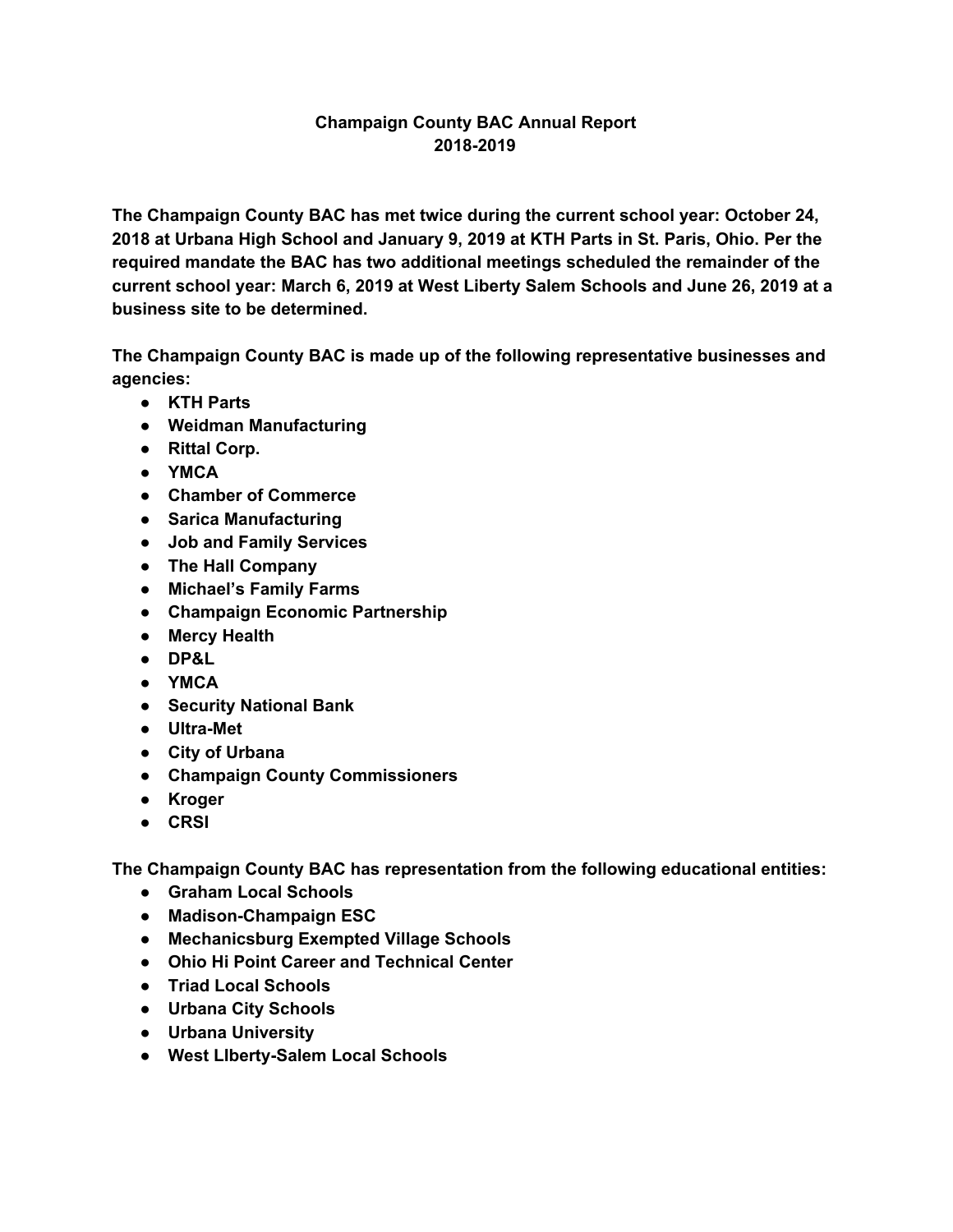**The council's chair is Jill O'Neal, HR Director from Weidman Manufacturing. Dan Kaffenbarger, The Madison-Champaign ESC Superintendent serves as the recording secretary.**

**The Champaign BAC created the following plan:**

**Mission: Develop the connections between Champaign County businesses and the five local schools, the career center and the educational service center. The connection will enhance the educational opportunities for students in the community by providing them with information on local career opportunities and the educational pathway that should be pursued to secure employment. It will look for ways to establish and sustain a talented workforce in Champaign County.**

**Goals and Objectives:**

- **● To provide two-way communication or input between the business and school community.**
- **● To increase the involvement of business in improving the educational program of all schools so that it matches the needs of the business community.**
- **● To provide schools with input on future employment needs and opportunities.**
- **● To enhance the understanding of the business community on current educational trends and legislation which may be obstacles to meeting the needs of local business.**
- **● To create partnerships between local businesses and the districts that will provide Champaign County students with career awareness, mentoring, job shadowing and internships**
- **● As mandated by Sub. HB 49 develop a plan that delineates needed employment skills and if appropriate develop the curriculum to instill those skills curriculum**
- **● As mandated by Sub. HB 49 advise local boards of education on the job market and types of employment in which future jobs are going to be available.**
- **● The BAC and the ESC Board (representing the Champaign County School Boards) will file a joint statement describing how the involved parties have fulfilled their responsibilities.**

# **Membership**

- **● Representatives from local businesses including manufacturing, agriculture, healthcare, retail , service industry, government and nonprofits.**
- **● Representatives from all five local school districts, the career technical center, local universities and the educational service center**

#### **Officers**

**● The chair will be responsible for creating the agenda with input from members and facilitating the regular meetings**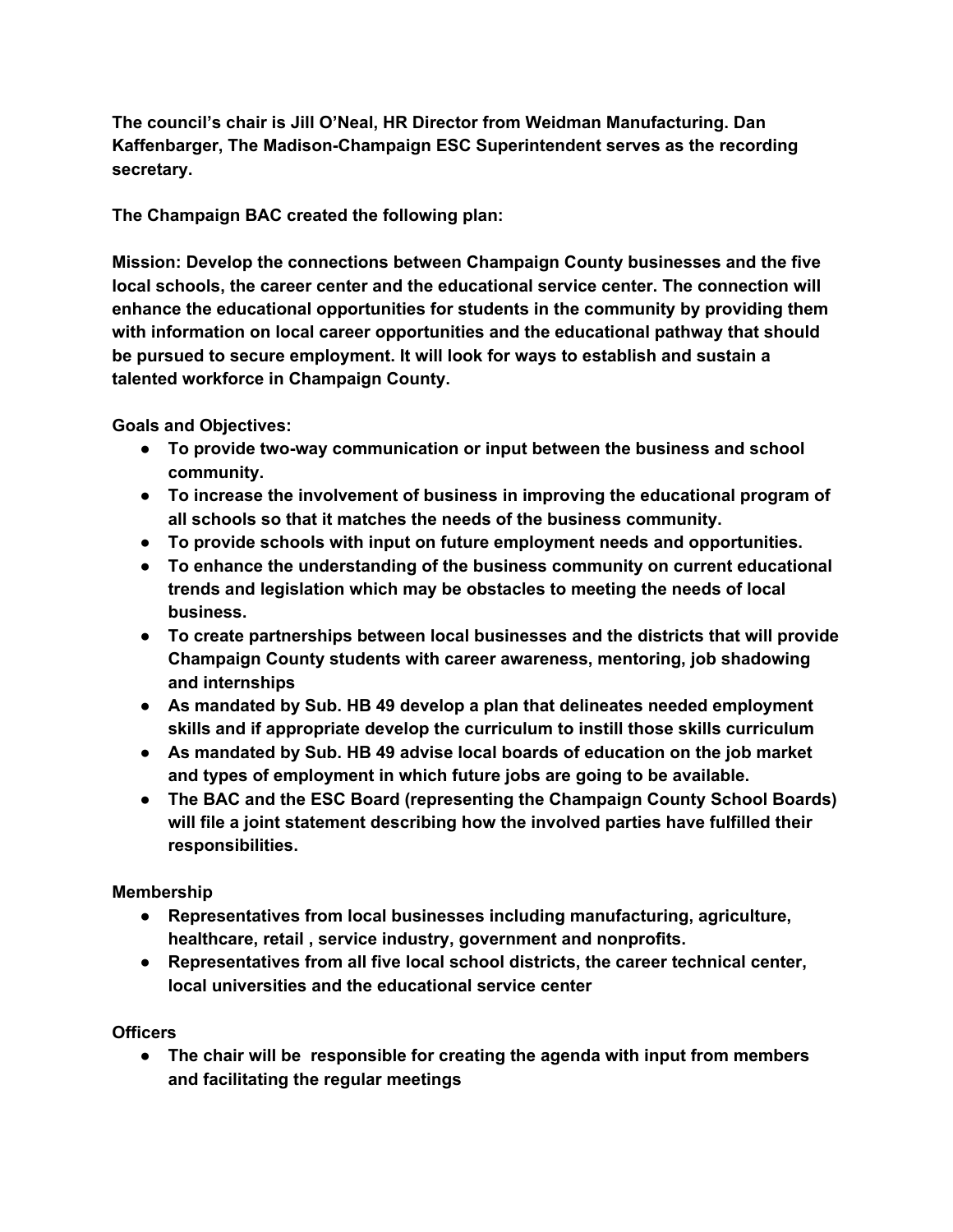**● The recording secretary will responsible for creating and maintaining minutes from each meeting of the BAC**

### **Meetings**

- **● The BAC will meet quarterly at times to be determined by members**
- **● The BAC will be invited to meet quarterly with the Madison-Champaign ESC Governing Board to fulfill the requirements of Sub. HB 49**

**\* It should be noted that the goals and objectives of the Champaign County BAC may need to be adjusted as the roles and responsibilities of this committee may be altered as rules are developed.**

**Council Activities:**

- **● Employment needs and trends have been presented by the CEP Director Marcia Baily**
- **● The BAC, using the Ohio Means Jobs Readiness Rubric identified five priorities for students currently in Champaign County Schools:**
	- **○ Discipline**
	- **○ Critical Thinking**
	- **○ ORal and Written Communication**
	- **○ Work ethic**
	- **○ Career management**
- **● The BAC established the following action plans based on a revamped set of goals. These plans will actually be presented for feedback from the business and school partners at the March 6, 2019 meeting.**

## **Enhance the working relationship between schools and businesses - (Business Relation)**

- Quarterly BAC meeting to address needs, track data and plan for county events.
- Develop internship partnerships for students with business and grow 2-5 students per year from the 2018 baseline.

## **Businesses communicate current and future employment needs (WorkForce Development)**

• Create a survey to evaluate need, hiring of interns and closing the gap of Ohio Job Readiness Skills.